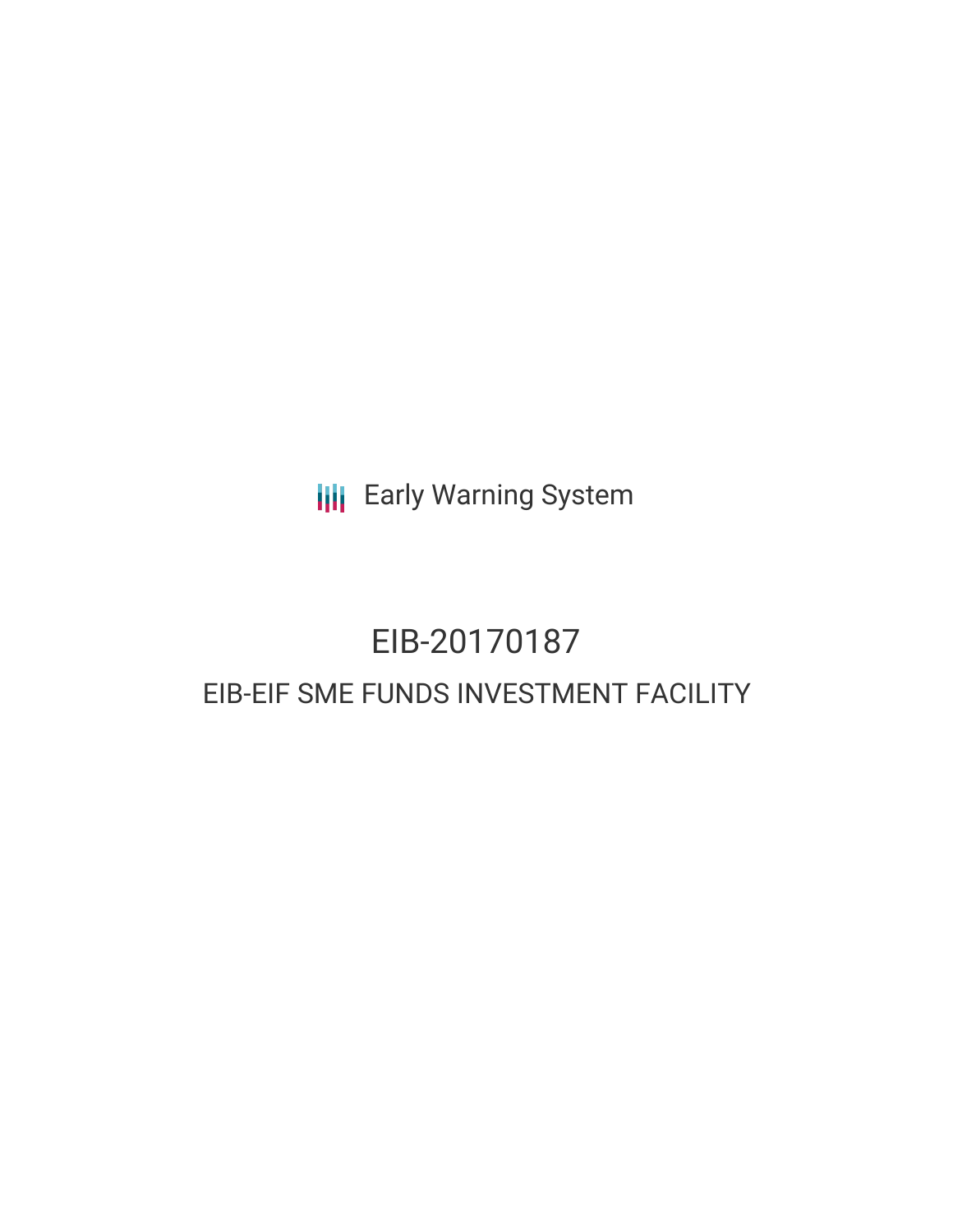### **Quick Facts**

| <b>Financial Institutions</b>  | European Investment Bank (EIB) |
|--------------------------------|--------------------------------|
| <b>Status</b>                  | Proposed                       |
| <b>Bank Risk Rating</b>        |                                |
| <b>Sectors</b>                 | Industry and Trade             |
| <b>Investment Type(s)</b>      | Equity                         |
| <b>Investment Amount (USD)</b> | \$530.76 million               |
| <b>Project Cost (USD)</b>      | \$5,307.64 million             |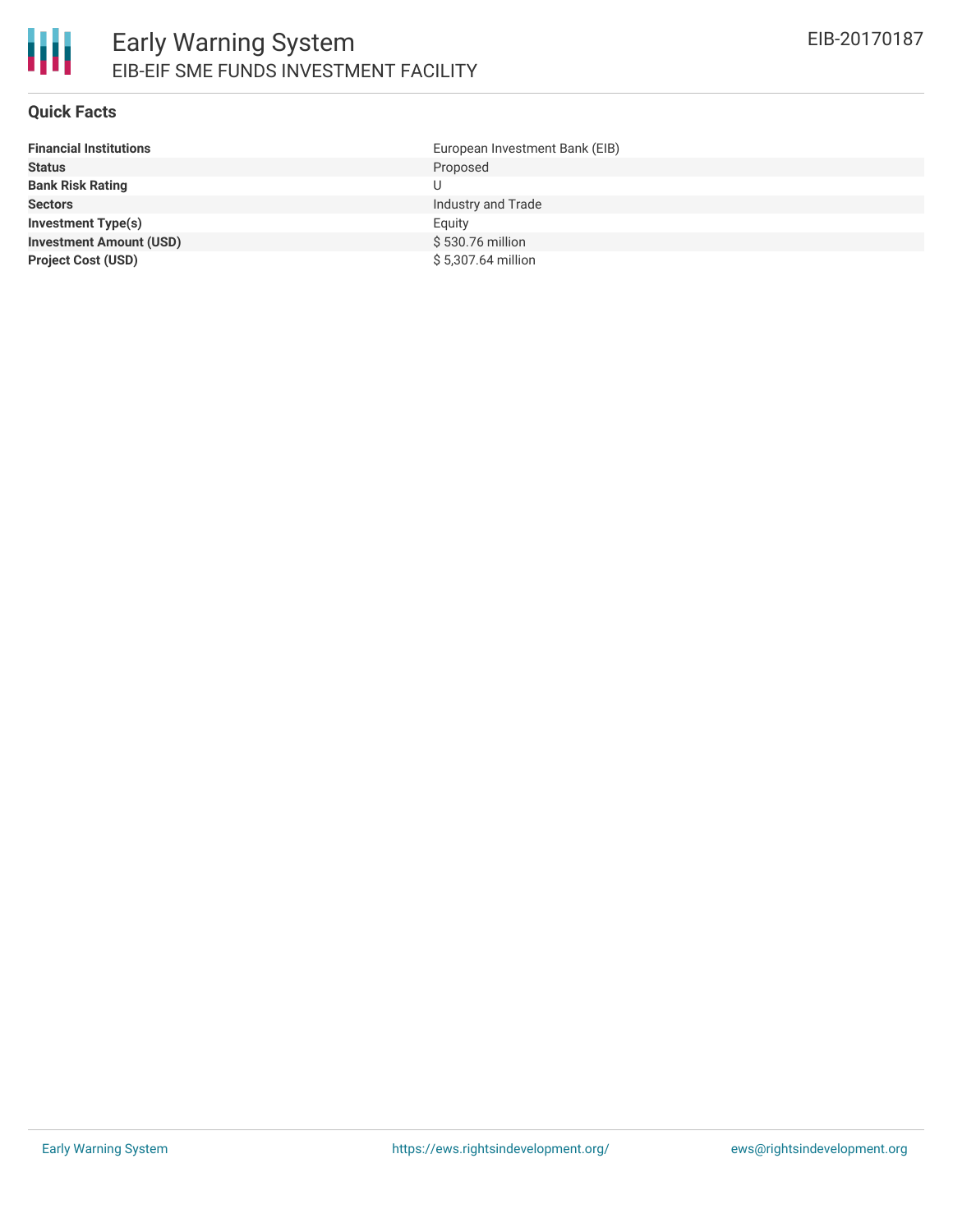

## **Project Description**

The proposed operation consists of a EUR 500m investment facility under the EFSI Equity Innovation and Infrastructure Window (IIW) to finance EIB investments in SME and small Midcap private equity funds in Europe, in which the EIF is also an investor.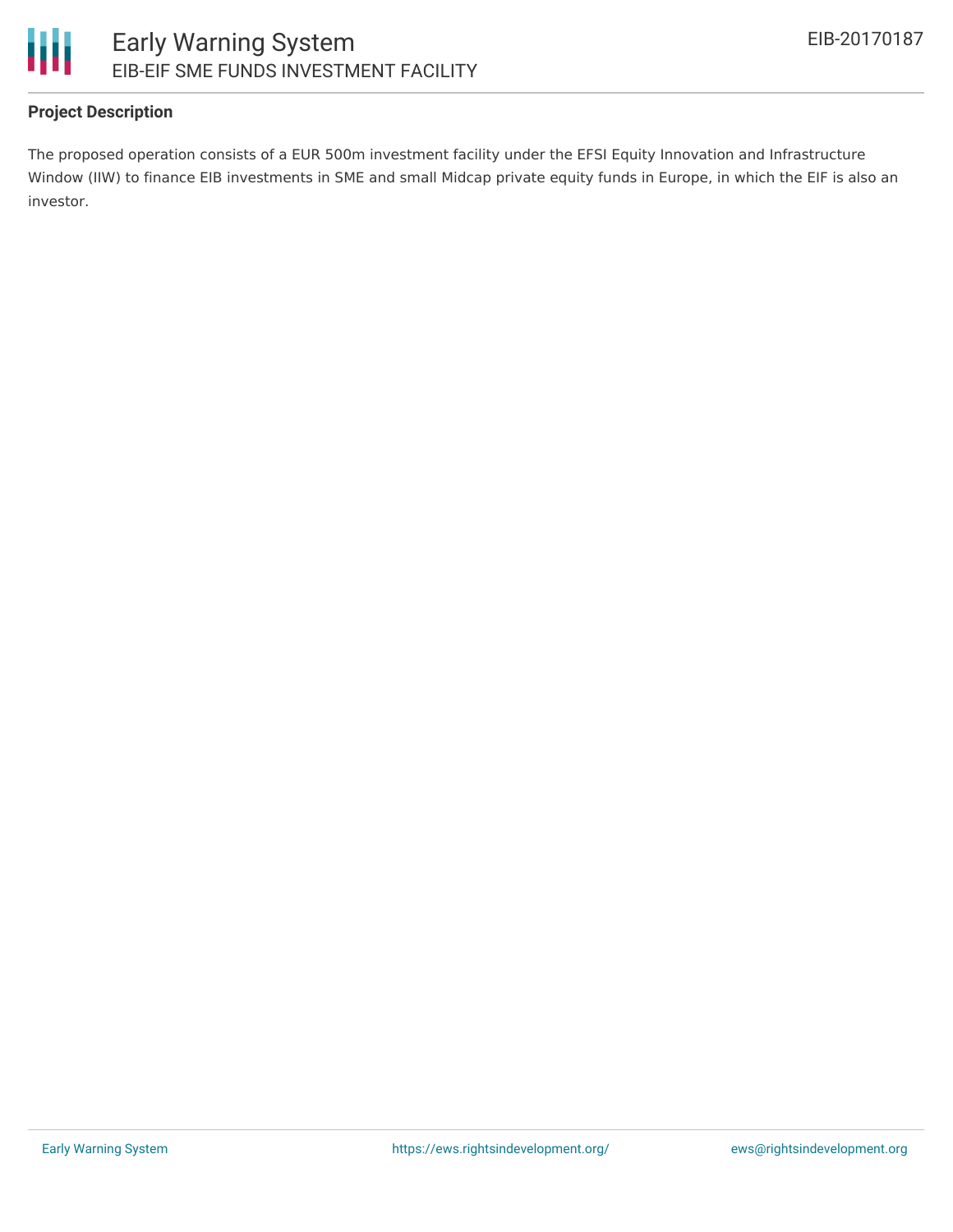# 冊 Early Warning System EIB-EIF SME FUNDS INVESTMENT FACILITY

## **Investment Description**

European Investment Bank (EIB)